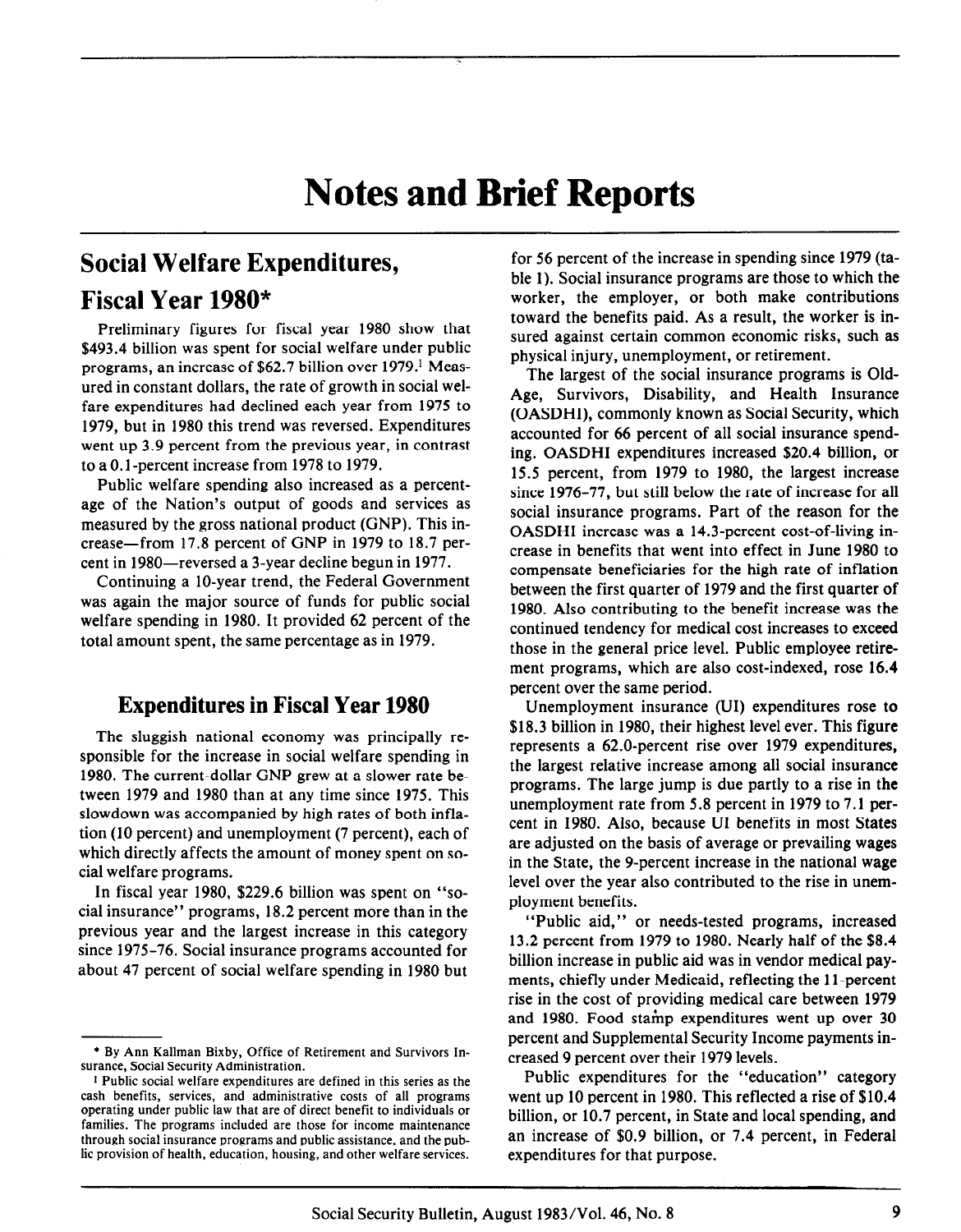Table 1.—Social welfare expenditures under public programs, selected fiscal years, 1950-80<sup>1</sup>

[In millions]

| Program                                                                                           | 1950                       | 1955                                     | 1960                         | 1965                          | 1970                            | 1975                             | 1977                             | 1978                             | 1979                             | 1980 2                           |
|---------------------------------------------------------------------------------------------------|----------------------------|------------------------------------------|------------------------------|-------------------------------|---------------------------------|----------------------------------|----------------------------------|----------------------------------|----------------------------------|----------------------------------|
|                                                                                                   |                            |                                          |                              |                               |                                 | Total expenditures               |                                  |                                  |                                  |                                  |
| $Total \dots \dots \dots \dots \dots$                                                             | \$23,508.4                 | \$32,640.0                               | \$52,293.3                   | \$77,175.3                    | \$145,855.7                     | \$290,080.4                      | \$360,602.0                      | \$394,631.7                      | \$430,684.5                      | \$493,354.5                      |
|                                                                                                   |                            |                                          |                              |                               |                                 |                                  |                                  |                                  |                                  |                                  |
| Social insurance<br>Old-Age, Survivors, Disability,<br>and Health Insurance                       | 4,946.6                    | 9,834.9                                  | 19,306.7                     | 28,122.8                      | 54,691.2                        | 123,013.1                        | 160,883.3                        | 174,950.9                        | 194,176.4                        | 229,552.3                        |
| $(OASDHI)$ <sup>3</sup><br>Health Insurance (Medi-                                                | 784.1                      | 4,436.3                                  | 11,032.3                     | 16,997.5                      | 36,835.4                        | 78,429.9                         | 105,410.1                        | 117,431.9                        | 131,719.4                        | 152,110.4                        |
| care) $4 \ldots \ldots \ldots \ldots$<br>Railroad Retirement <sup>3</sup>                         | $\sim$ $\sim$              | $\cdots$                                 |                              | $\ddotsc$                     | 7,149.2                         | 14,781.4                         | 21,548.8                         | 25,189.2                         | 29,123.6                         | 34,991.5                         |
| Public employee retirement <sup>5</sup> .<br>Unemployment insurance and                           | 306.4<br>817.9             | 556.0<br>1,388.5                         | 934.7<br>2,569.9             | 1,128.1<br>4,528.5            | 1,609.9<br>8,658.7              | 3,085.1<br>20,118.6              | 3,818.6<br>26,495.9              | 4,019.8<br>29,935.8              | 4,310.6<br>33,929.8              | 4,768.7<br>39,490.2              |
| employment services $6, \ldots$<br>Railroad unemployment                                          | 2,190.1                    | 2,080.6                                  | 2,829.6                      | 3,002.6                       | 3,819.5                         | 13,835.9                         | 15,448.8                         | 12,598.4                         | 11,313.1                         | 18,326.4                         |
| $in$ surance<br>Railroad temporary disability                                                     | 119.6                      | 158.7                                    | 215.2                        | 76.7                          | 38.5                            | 41.6                             | 107.3                            | 134.0                            | 86.9                             | 155.4                            |
| $in$ surance<br>State temporary disability                                                        | 31.1                       | 54.2                                     | 68.5                         | 46.5                          | 61.1                            | 32.9                             | 81.8                             | 73.4                             | 65.6                             | 68.7                             |
| insurance $7 \ldots \ldots \ldots$<br>Hospital and medical                                        | 72.1                       | 217.5                                    | 347.9                        | 483.5                         | 717.7                           | 990.0                            | 1,042.2                          | 1,124.6                          | 1,232.2                          | 1,379.1                          |
| benefits $8, \ldots, \ldots, \ldots$<br>Workers' compensation $9, \ldots$<br>Hospital and medical | 2.2<br>625.1               | 20.0<br>943.0                            | 40.2<br>1,308.5              | 50.9<br>1,859.4               | 62.6<br>2,950.4                 | 72.9<br>6,479.1                  | 75.7<br>8,478.6                  | 77.6<br>9,633.0                  | 75.9<br>11,518.8                 | 49.6<br>13,253.4                 |
| benefits $8, \ldots, \ldots, \ldots$                                                              | 193.0                      | 315.0                                    | 420.0                        | 580.0                         | 985.0                           | 2,470.0                          | 2,530.0                          | 2,820.0                          | 3,215.0                          | 3,665.0                          |
| Public aid.<br>Public assistance $10, \ldots, \ldots$<br>Vendor medical payments 11               | 2,496.2<br>2,490.2<br>51.3 | 3,003.0<br>2,941.1<br>211.9              | 4.101.1<br>4,041.7<br>492.7  | 6,283.4<br>5,874.9<br>1,367.1 | 16,487.8<br>14,433.5<br>5,212.8 | 41,308.3<br>27,360.4<br>13,501.6 | 53,266.5<br>35,086.0<br>18,206.6 | 59.394.3<br>37,208.3<br>20,395.9 | 63,955.1<br>40,008.6<br>23,431.0 | 72,385.1<br>45,474.0<br>27,394.2 |
| Social services $11, \ldots, \ldots$<br>Supplemental Security<br>Income $12$                      | $\ddotsc$                  | $\ddotsc$                                | $\sim$ $\sim$ $\sim$         | $\ldots$                      | 712.6                           | 2,622.4                          | 3,216.8                          | 2,840.1                          | 2,725.9                          | 2,342.8                          |
| Food stamps                                                                                       | $\cdots$<br>.<br>6.0       | $\ldots$<br>$\sim$ $\sim$ $\sim$<br>61.9 | $\ldots$<br>$\cdots$<br>59.4 | $\cdots$<br>35.6<br>373.0     | 577.0<br>1,477.3                | 6,091.6<br>4,693.9<br>3,162.4    | 6,818.9<br>5,472.0<br>5,889.6    | 7,193.7<br>5,139.5<br>9,852.8    | 7,532.3<br>6,478.1<br>9,936.1    | 8,226.5<br>9,083.3<br>9,601.3    |
| Health and medical programs 14                                                                    | 2,063.5                    | 3,103.1                                  | 4,463.8                      | 6,246.4                       | 9,906.8                         | 17,787.6                         | 20,129.1                         | 23,237.1                         | 25,387.9                         | 28,118.8                         |
| Hospital and medical care<br>Civilian programs                                                    | 1,222.3<br>886.1           | 2,042.4<br>1,297.6                       | 2,853.3<br>1,973.2           | 3,452.3<br>2,515.5            | 5,313.4<br>3,553.8              | 9,219.6<br>6,405.6               | 9,049.1<br>6,022.1               | 10,542.1<br>7,209.1              | 11,314.9<br>7,622.9              | 12,202.8<br>8,142.8              |
| Defense Department $15$ .<br>Maternal and child health                                            | 336.2                      | 744.8                                    | 880.1                        | 936.8                         | 1,759.6                         | 2,814.0                          | 3,027.0                          | 3,333.0                          | 3,692.0                          | 4,060.0                          |
| programs $16$<br>Medical research.<br>School health (education                                    | 29.8<br>69.2               | 92.9<br>132.8                            | 141.3<br>448.9               | 227.3<br>1,165.2              | 431.4<br>1,635.4                | 567.0<br>2,928.0                 | 674.0<br>3,728.0                 | 713.0<br>4,368.0                 | 760.0<br>4,647.0                 | 798.0<br>5,218.0                 |
| $agencies) \ldots \ldots \ldots \ldots \ldots$                                                    | 30.6                       | 65.9                                     | 101.0                        | 142.2                         | 246.6                           | 350.0                            | 414.0                            | 485.0                            | 520.0                            | 569.0                            |
| Other public health activities<br>Medical facilities construction.                                | 350.8<br>360.8             | 383.7<br>385.4                           | 401.2<br>518.1               | 671.0<br>588.3                | 1,348.0<br>932.1                | 2,919.0<br>1,804.0               | 4,165.0<br>2,099.0               | 5,067.0<br>2,062.0               | 6,025.0<br>2,121.0               | 6,848.0<br>2,483.0               |
| Defense Department                                                                                | 1.1                        | 33.0                                     | 40.0                         | 31.1                          | 52.5                            | 94.0                             | 300.9                            | 226.7                            | 215.2                            | 31.0                             |
| Veterans' programs<br>Pensions and compensation 17                                                | 6,865.7<br>2,092.1         | 4,833.5<br>2,869.7                       | 5.479.2<br>3,402.7           | 6.031.0<br>4,141.4            | 9,078.0                         | 17,018.9<br>7,578.5              | 19,015.3<br>9,081.9              | 19,744.0<br>9.676.5              | 20,601.6                         | 21,465.5                         |
| Health and medical programs                                                                       | 748.0                      | 761.1                                    | 954.0                        | 1,228.7                       | 5,393.8<br>1,784.0              | 3,516.8                          | 4,670.6                          | 5,237.5                          | 10,578.2<br>5,700.9              | 11,306.0<br>6,203.9              |
| Hospital and medical care<br>Hospital construction                                                | 582.8<br>161.5             | 721.5<br>34.1                            | 879.4                        | 1,114.8                       | 1,651.4                         | 3,287.1<br>136.7                 | 4,321.2<br>245.4                 | 4,855.6                          | 5,307.9                          | 5,749.9                          |
| Medical and prosthetic<br>$research$                                                              | 3.7                        | 5.6                                      | 59.6<br>15.1                 | 77.0<br>36.9                  | 70.9                            | 93.0                             |                                  | 269.9                            | 276.0                            | 323.0                            |
| Education                                                                                         | 2,691.6                    | 706.1                                    | 409.6                        | 40.9                          | 61.8<br>1,018.5                 | 4,433.8                          | 104.0<br>3,925.5                 | 112.0<br>3,405.6                 | 117.0<br>2,794.1                 | 131.0<br>2,400.7                 |
| Life insurance 18.<br>Welfare and other                                                           | 475.7<br>858.3             | 490.2<br>186.5                           | 494.1<br>218.8               | 434.3<br>185.8                | 502.3<br>379.4                  | 556.1<br>933.7                   | 607.2<br>730.1                   | 614.3<br>810.1                   | 638.2<br>890.2                   | 664.5<br>890.4                   |
| Education $19$                                                                                    | 6,674.1                    | 11,157.2                                 | 17,626.2                     | 28,107.9                      | 50,845.5                        | 80,834.2                         | 93,878.3                         | 101,517.8                        | 109,261.5                        | 120,587.6                        |
| Elementary and secondary<br>Construction $8, 20, \ldots, \ldots$                                  | 5,596.2                    | 9,734.3                                  | 15,109.0                     | 22,357.7                      | 38,632.3                        | 59,745.6                         | 68,218.5                         | 73,133.1                         | 77,714.6                         | 86,773.0                         |
| Higher                                                                                            | 1,019.4<br>914.7           | 2,231.9<br>1,214.4                       | 2,661.8<br>2,190.7           | 3,267.0<br>4,826.4            | 4,659.1<br>9,907.1              | 5,746.0<br>16,384.1              | 6,235.1<br>20,034.4              | 5,245.2<br>21,893.3              | 5,449.3<br>24,129.8              | 6.524.0<br>26,090.7              |
| Construction $8$<br>Vocational and adult $20$                                                     | 310.0                      | 198.6                                    | 357.9                        | 1,081.4                       | 1.566.9                         | 1,512.7                          | 1,505.7                          | 1,458.5                          | 1,417.4                          | 1,528.1                          |
| Housing                                                                                           | 160.8<br>14.6              | 204.9<br>89.3                            | 298.0                        | 853.9<br>318.1                | 2,144.4<br>701.2                | 4,441.3<br>3,171.7               | 5,312.0<br>4,358.1               | 6,133.3<br>5,224.7               | 7,029.4                          | 7,375.2                          |
| Public housing                                                                                    | 14.5                       | 74.7                                     | 176.8<br>143.5               | 234.5                         | 459.9                           | 1,456.4                          | 2,763.5                          | 3,626.0                          | 6,225.8<br>4,504.0               | 7,209.1<br>5,246.1               |
| Other social welfare<br>Vocational rehabilitation $21$                                            | 447.7<br>30.0              | 619.0<br>42.4                            | 1,139.4<br>96.3              | 2,065.7<br>210.5              | 4.145.2<br>703.8                | 6,946.6<br>1,036.4               | 9.071.4<br>1.251.9               | 10,562.9<br>1,297.6              | 11,076.2<br>1,309.2              | 14,036.1<br>1,251.1              |
| Medical services $22$ ,                                                                           | 7.4                        | 9.1                                      | 17.7                         | 34.2                          | 133.8                           | 217.7                            | 242.6                            | 255.6                            | 264.6                            | 261.8                            |
| Medical research $22$<br>Institutional care $23$                                                  | $\sim$ .<br>145.5          | $\cdot$ 3<br>195.3                       | 6.6<br>420.5                 | 22.4<br>789.5                 | 29.6<br>201.7                   | $\ddotsc$<br>296.1               | 13.8<br>359.7                    | 22.5<br>410.1                    | 13.1<br>444.0                    | 13.5<br>482.4                    |
| Child nutrition 24                                                                                | 160.2                      | 239.6                                    | 398.7                        | 617.4                         | 896.0                           | 2,517.6                          | 3,268.3                          | 3,585.0                          | 4,374.6                          | 5,289.3                          |
| Child welfare $25$<br>Special OEO and ACTION                                                      | 104.9                      | 135.1                                    | 211.5                        | 354.3                         | 585.3                           | 597.0                            | 810.0                            | 800.0                            | 800.0                            | 800.0                            |
| programs $26$                                                                                     | $\ldots$                   | $\sim 100$                               | $\ldots$                     | 51.7                          | 752.8                           | 638.3                            | 748.7                            | 881.4                            | 896.9                            | 2,302.7                          |
| Social welfare, not elsewhere<br>classified $27$                                                  | 7.1                        | 6.5                                      | 12.4                         | 42.3                          | 1,005.6                         | 1,861.2                          | 2,632.8                          | 3,588.8                          | 3,251.5                          | 3,910.6                          |

See footnotes beginning on next page.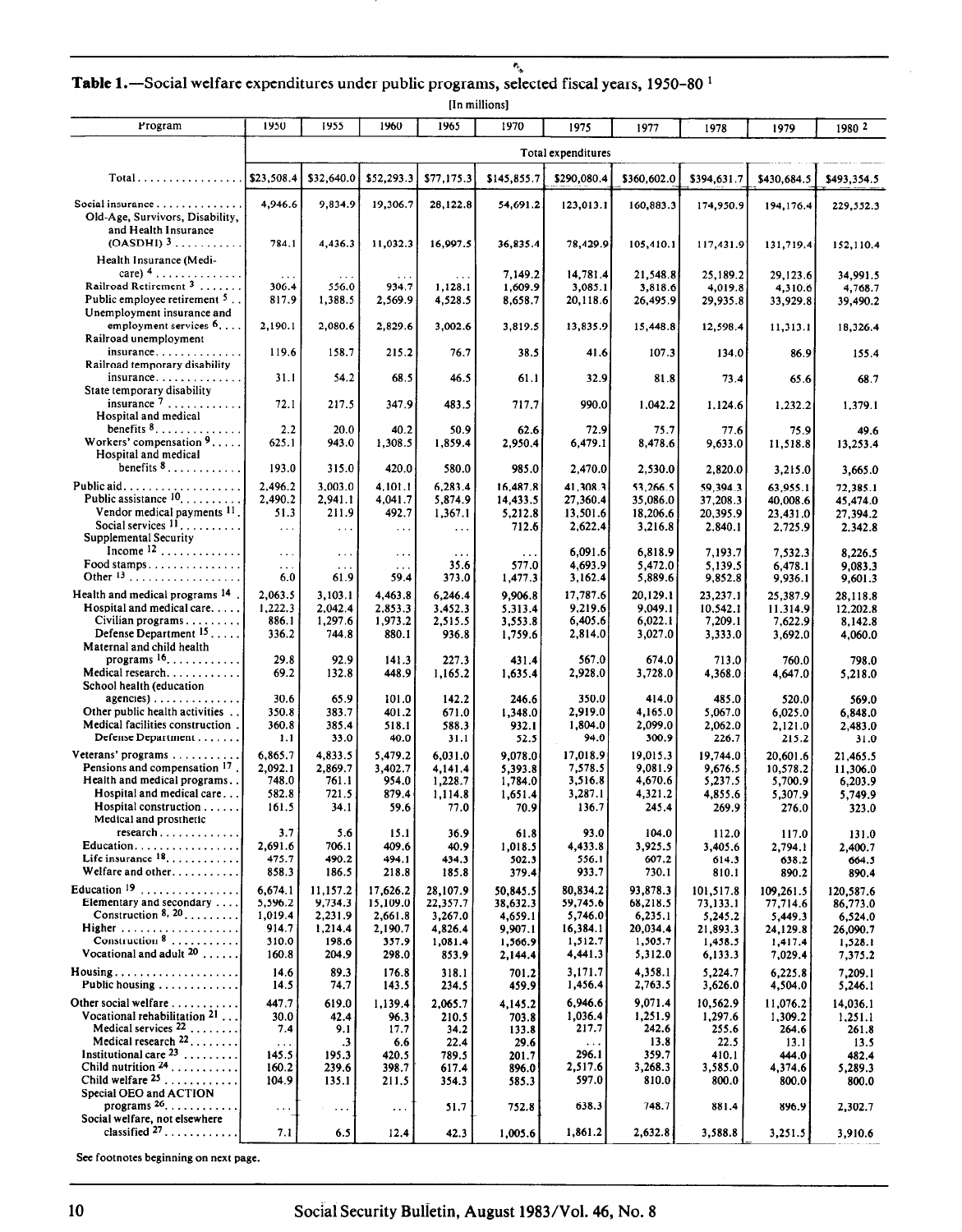|  |  |  |  |  | <b>Table 1.</b> —Social welfare expenditures under public programs, selected fiscal years, 1950–80 <sup>1</sup> —Continued |  |  |
|--|--|--|--|--|----------------------------------------------------------------------------------------------------------------------------|--|--|
|--|--|--|--|--|----------------------------------------------------------------------------------------------------------------------------|--|--|

|                                                                                                                                       |                                              |                                                  |                                              | [In millions]                         |                                        |                                                   |                                                    |                                                    |                                                     |                                                    |
|---------------------------------------------------------------------------------------------------------------------------------------|----------------------------------------------|--------------------------------------------------|----------------------------------------------|---------------------------------------|----------------------------------------|---------------------------------------------------|----------------------------------------------------|----------------------------------------------------|-----------------------------------------------------|----------------------------------------------------|
| Program                                                                                                                               | 1950                                         | 1955                                             | 1960                                         | 1965                                  | 1970                                   | 1975                                              | 1977                                               | 1978                                               | 1979                                                | 1980 2                                             |
|                                                                                                                                       |                                              |                                                  |                                              |                                       |                                        | Federal expenditures                              |                                                    |                                                    |                                                     |                                                    |
| $Total \dots \dots \dots \dots \dots$                                                                                                 | \$10,541.1                                   | \$14,622.9                                       | \$24,956.7                                   | \$37,711.7                            | \$77,337.2                             | \$167,426.0                                       | \$218,370.6                                        | \$240,033.7                                        | \$263,789.8                                         | \$303,344.9                                        |
| Social insurance $\ldots$ , $\ldots$ , $\ldots$<br>Old-Age, Survivors, Disability                                                     | 2,103.0                                      | 6,385.0                                          | 14,307.2                                     | 21,806.6                              | 45,245.6                               | 99,715.0                                          | 134,744.7                                          | 147,252.0                                          | 163,872.2                                           | 191,106.9                                          |
| and Health Insurance<br>$(OASDHI)^3$<br>Health Insurance (Medi-                                                                       | 784.1                                        | 4,436.3                                          | 11,032.2                                     | 16,997.5                              | 36,835.4                               | 78,429.9                                          | 105,410.1                                          | 117,431.9                                          | 131,719.4                                           | 152,110.4                                          |
| care) $4 \ldots \ldots \ldots \ldots \ldots$<br>Railroad Retirement $3$                                                               | $\sim$ $\sim$ $\sim$<br>306.4                | .<br>556.0                                       | .<br>934.7                                   | $\cdots$<br>1,128.1                   | 7,149.2<br>1,609.9                     | 14,781.4<br>3,085.1                               | 21,548.8<br>3,818.6                                | 25,189.2<br>4,019.8                                | 29,123.6<br>4,310.6                                 | 34,991.5<br>4,768.7                                |
| Public employee retirement 5.<br>Unemployment insurance and<br>employment services $6 \ldots$ .                                       | 507.9<br>328.6                               | 808.5<br>320.8                                   | 1,519.9<br>473.5                             | 2,780.5<br>699.8                      | 5,516.7<br>1,036.1                     | 13,338.9<br>3,429.2                               | 17,833.3<br>5,939.1                                | 20,144.7<br>3,767.6                                | 22,892.8<br>2,460.3                                 | 26.982.9<br>4,407.6                                |
| Railroad unemployment<br>$insurance \ldots \ldots$                                                                                    | 119.6                                        | 158.7                                            | 215.2                                        | 76.7                                  | 38.5                                   | 41.6                                              | 107.3                                              | 134.0                                              | 86.9                                                | 155.4                                              |
| Railroad temporary disability<br>insurance                                                                                            | 31.1                                         | 54.2                                             | 68.5                                         | 46.5                                  | 61.1                                   | 32.9                                              | 81.8                                               | 73.4                                               | 65.6                                                | 68.7                                               |
| Workers' compensation $9. \ldots$ .<br>Hospital and medical benefits 8                                                                | 25.1<br>5.2                                  | 50.5<br>6.9                                      | 63.I<br>9.0                                  | 77.6<br>11.3                          | 147.9<br>20.7                          | 1,357.4<br>50.2                                   | 1,554.5<br>71.9                                    | 1,680.6<br>88.2                                    | 2,336.6<br>103.8                                    | 2,613.2<br>129.5                                   |
| Public aid.<br>Public assistance $10, \ldots, \ldots$<br>Vendor medical payments 11<br>Social services $11, \ldots, \ldots$           | 1,103.2<br>1,097.2<br>$\ldots$               | 1.504.2<br>1,442.3<br>23.3                       | 2,116.9<br>2,057.5<br>199.8                  | 3,593.9<br>3,185.4<br>555.0           | 9,648.6<br>7,594.3<br>2,607.1          | 27,186.5<br>14,528.6<br>7,056.4<br>1,962.6        | 35,399.3<br>18,764.8<br>9,713.3<br>2,461.2         | 40,013.0<br>19,447.3<br>10,578.6<br>2,130.1        | 43,015.3<br>20.710.6<br>12,147.9<br>2,044.4         | 49,252.2<br>24,127.8<br>14,550.3<br>1,757.1        |
| Supplemental Security<br>Income $12$                                                                                                  | $\cdots$<br>$\epsilon$ . $\epsilon$          | $\sim$ $\sim$<br>$\epsilon \rightarrow \epsilon$ | $\sim$ $\sim$ $\sim$<br>$\sim$ $\sim$ $\sim$ | $\sim$ $\sim$<br>.                    | 522.0                                  | 4,801.6<br>4,693.9                                | 5,272.9<br>5,472.0                                 | 5,573.4<br>5,139.5                                 | 5,890.5<br>6,478.1                                  | 6,439.8<br>9,083.3                                 |
| Food stamps                                                                                                                           | $\sim$ $\sim$<br>6.0                         | 61.9                                             | $\sim$ $\sim$ $\sim$<br>59.4                 | 35.6<br>373.0                         | 577.0<br>1,477.3                       | 3,162.4                                           | 5,889.6                                            | 9,852.8                                            | 9,936.1                                             | 9,601.3                                            |
| Health and medical programs <sup>14</sup><br>Hospital and medical care<br>Civilian programs<br>Defense Department $15$                | 603.5<br>382.6<br>46.4<br>336.2              | 1,150.3<br>811.5<br>66.7<br>744.8                | 1,737.1<br>983.5<br>103.4<br>880.1           | 2,780.6<br>1,074.7<br>137.9<br>936.8  | 4,775.2<br>2,045.0<br>285.8<br>1,759.6 | 8,521.0<br>4,045.0<br>1,231.0<br>2,814.0          | 10.150.0<br>4,637.0<br>1,610.0<br>3,027.0          | 11,461.0<br>5,292.0<br>1,959.0<br>3,333.0          | 12,132.0<br>5,760.0<br>2,068.0<br>3,692.0           | 13,348.0<br>6,451.0<br>2,391.0<br>4,060.0          |
| Maternal and child health<br>programs $16$<br>Medical research.<br>Other public health activities<br>Medical facilities construction. | 20.1<br>69.2<br>63.8<br>67.8                 | 23.7<br>132.8<br>65.0<br>117.4                   | 35.3<br>425.9<br>57.3<br>235.1               | 73.4<br>1,110.2<br>222.9<br>299.3     | 196.0<br>1,485.4<br>590.3<br>458.1     | 271.0<br>2,642.0<br>1,150.0<br>413.0              | 317.0<br>3,378.0<br>1,256.0<br>562.0               | 338.0<br>3,975.0<br>1,211.0<br>645.0               | 351.0<br>4,220.0<br>1,239.0<br>560.0                | 351.0<br>4,756.0<br>1,250.0<br>540.0               |
| Defense Department<br>Veterans' programs<br>Pensions and compensation 17.<br>Health and medical programs<br>Hospital and medical care | 1.1<br>6,386.2<br>2,092.1<br>748.0           | 33.0<br>4,771.9<br>2,689.7<br>761.1              | 40.0<br>5,367.3<br>3,402.7<br>954.0          | 31.1<br>6,010.6<br>4,141.4<br>1,228.7 | 52.5<br>8,951.5<br>5,393.8<br>1,784.0  | 94.0<br>16,569.8<br>7,578.5<br>3,516.8<br>3,287.1 | 300.9<br>18,860.6<br>9,081.9<br>4,670.6<br>4,321.2 | 226.7<br>19,570.3<br>9,676.5<br>5,237.5<br>4,855.6 | 215.2<br>20,411.9<br>10,578.2<br>5,700.9<br>5,307.9 | 31.0<br>21,253.6<br>11,306.0<br>6,203.9<br>5,749.9 |
| Hospital construction $\ldots$ .<br>Medical and prosthetic                                                                            | 582.8<br>161.5                               | 721.5<br>34.1                                    | 879.4<br>59.6                                | 1,114.8<br>77.0                       | 1,651.4<br>70.9                        | 136.7                                             | 245.4                                              | 269.9                                              | 276.0                                               | 323.0                                              |
| Education<br>Life insurance $18$<br>Welfare and other                                                                                 | 3.7<br>2,691.6<br>475.7<br>378.8             | 5.6<br>706.1<br>490.2<br>124.9                   | 15.1<br>409.6<br>494.1<br>106.9              | 36.9<br>40.9<br>434.3<br>165.4        | 61.8<br>1,018.5<br>502.3<br>252.9      | 93.0<br>4,433.8<br>556.1<br>484.6                 | 104.0<br>3,925.5<br>607.2                          | 112.0<br>3.405.6<br>614.3                          | 117.0<br>2,794.1<br>638.2                           | 131.0<br>2,400.7<br>664.5                          |
| Education $19$<br>Elementary and secondary<br>Construction $8, 20, \ldots,$                                                           | 156.7<br>47.1<br>5.2                         | 485.1<br>309.2<br>139.9                          | 867.9<br>441.9<br>70.6                       | 2,469.8<br>776.8<br>77.0              | 5,875.8<br>2,956.8<br>35.9             | 8,629.4<br>4,562.5<br>20.9                        | 575.4<br>9,741.0<br>4,676.8<br>14.6                | 636.4<br>10.900.8<br>5,507.4<br>19.3               | 700.5<br>12,107.9<br>6,165.1<br>24.3                | 678.5<br>12,990.2<br>7.052.7<br>40.9               |
| Construction $8$                                                                                                                      | 48.5<br>5.7                                  | 101.8<br>5.1                                     | 293.1<br>1.2                                 | 1,217.0<br>324.0                      | 2,154.6<br>466.3                       | 2,863.5<br>273.9                                  | 3,867.7<br>251.6                                   | 4,077.0<br>132.6                                   | 4,524.9<br>74.7                                     | 4,382.3<br>42.1                                    |
| Vocational and adult $20$<br>$Housing \dots \dots \dots \dots \dots \dots \dots$<br>Public housing                                    | 58.7<br>14.6<br>14.5                         | 70.5<br>74.7<br>74.7                             | 104.5<br>143.5<br>143.5                      | 406.2<br>238.2<br>234.5               | 602.6<br>581.6<br>459.9                | 940.2<br>2,540.7<br>1,456.4                       | 883.1<br>4,005.5<br>2,763.5                        | 958.3<br>4,887.3<br>3,626.0                        | 1,030.3<br>5,801.9<br>4,504.0                       | 1,206.5<br>6,608.1<br>5,246.9                      |
| Other social welfare<br>Vocational rehabilitation $21$<br>Medical services $22$                                                       | 174.0<br>21.0<br>5.1                         | 251.7<br>27.1<br>5.7                             | 416.7<br>64.3<br>11.2                        | 812.0<br>143.3<br>21.2                | 2,258.9<br>567.5<br>107.0              | 4,263.6<br>814.0<br>174.2                         | 5.469.5<br>973.2<br>194.1                          | 5.949.3<br>1,006.6<br>204.5                        | 6,448.6<br>1,039.6<br>211.7                         | 8,785.9<br>1,006.1<br>212.8                        |
| Medical research <sup>22</sup><br>Institutional care $23$<br>Child nutrition $24$<br>Child welfare $25$                               | $\sim$ $\sim$ $\sim$<br>20.5<br>121.2<br>4.2 | $\cdot$ 3<br>40.3<br>170.7<br>7.1                | 6.6<br>20.5<br>306.1<br>13.4                 | 22.4<br>34.5<br>503.7<br>36.5         | 29.6<br>22.5<br>710.9<br>44.7          | $\sim 100$<br>20.3<br>2,064.0<br>49.8             | 13.8<br>18.0<br>2,758.3<br>56.5                    | 22.5<br>20.0<br>3,040.0<br>56.5                    | 13.1<br>55.5<br>3,374.6<br>56.5                     | 13.5<br>74.2<br>4,209.3<br>57.0                    |
| Special OEO and ACTION<br>programs $26$<br>Social welfare, not elsewhere                                                              | $\ldots$                                     | $\cdots$                                         | $\ldots$                                     | 51.7                                  | 752.8                                  | 638.3                                             | 748.7                                              | 881.4                                              | 896.9                                               | 2,302.7                                            |
| classified $27$                                                                                                                       | 7.1                                          | 6.5                                              | 12.4                                         | 42.3                                  | 160.6                                  | 677.2                                             | 914.8                                              | 944.8                                              | 1,025.5                                             | 1,136.6                                            |

t Expenditures from Federal, State, and local revenues under public law; in-cludes capital outlay and administrative expenditures unless otherwise noted. Includes some payments abroad. Until 1977, fiscal years for the Federal Government, most States, and some localities ended June 30. Federal fiscal years subsequently ended September 30. \* Preliminary estimates.

-

3 Excludes financial interchange between OASDHI and Railroad Retirement.

4 Included in OASDHI rotal.

5 Excludes refunds of employee contributions; includes payments to retired military personnel and survivors. Administrative expenses for Federal noncontributory retirement not available.

6 Includes unemployment compensation under State programs; programs for Federal employees and ex-servicemen; trade adjustment and cash training allowances; and payments under extended, emergency, disaster, and special unemployment insurance programs.

Footnotes continued on next page.

- - - -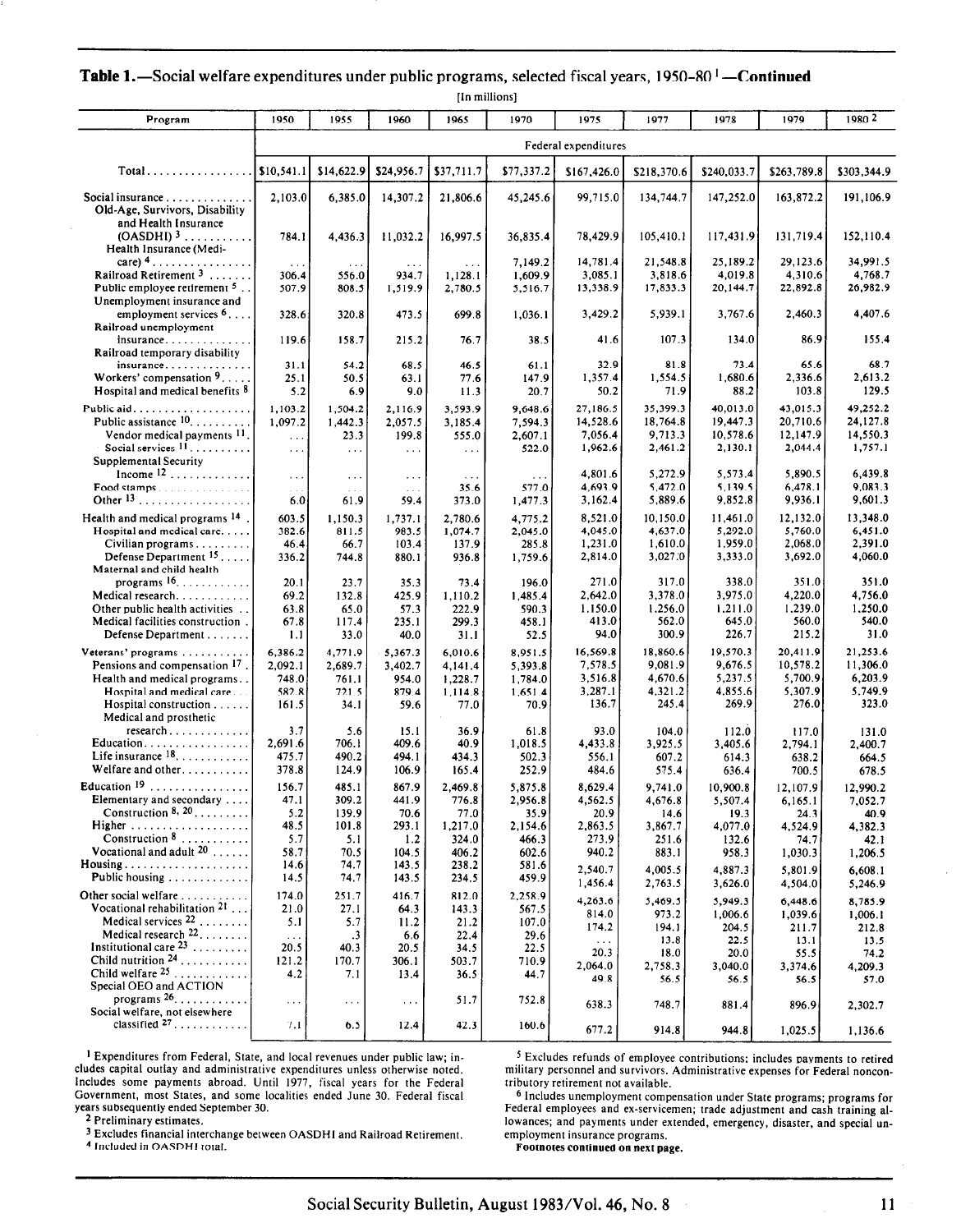|                                                                          |                   |                      |                  | [In millions]    |                  |                              |                     |                     |                     |                     |
|--------------------------------------------------------------------------|-------------------|----------------------|------------------|------------------|------------------|------------------------------|---------------------|---------------------|---------------------|---------------------|
| Program                                                                  | 1950              | 1955                 | 1960             | 1965             | 1970             | 1975                         | 1977                | 1978                | 1979                | 1980 2              |
|                                                                          |                   |                      |                  |                  |                  | State and local expenditures |                     |                     |                     |                     |
| $Total \dots \dots \dots \dots \dots$                                    | \$12,967.3        | \$18,017.1           | \$27,336.6       | \$39,463.5       | \$68,518.5       | \$122,654.4                  | \$142,231.4         | \$154,598.0         | \$166,894.7         | \$190,009.6         |
| Social insurance                                                         | 2,843.6           | 3.449.9              | 4.999.4          | 6,316.2          | 9,445.6          | 23,298.1                     | 26,138.6            | 27,698.9            | 30,304.2            | 38,445.4            |
| Public employee retirement $5$ .<br>Unemployment insurance and           | 310.0             | 580.0                | 1,050.0          | 1,748.0          | 3,142.0          | 6,779.7                      | 8,662.6             | 9,791.1             | 11,037.0            | 12,507.3            |
| employment services $6, \ldots$<br>State temporary disability            | 1,861.5           | 1,759.9              | 2,356.1          | 2,302.8          | 2,783.4          | 10,406.7                     | 9,509.7             | 8,830.8             | 8,852.8             | 13,918.8            |
| insurance $7, \ldots, \ldots$<br>Hospital and medical                    | 72.1              | 217.5                | 347.9            | 483.5            | 717.7            | 990.0                        | 1.042.2             | 1.124.6             | 1,232.2             | 1,379.1             |
| benefits $8, \ldots, \ldots, \ldots$                                     | 2.2               | 20.0                 | 40.2             | 50.9             | 62.6             | 72.9                         | 75.7                | 77.6                | 75.9                | 49.6                |
| Workers' compensation $9 \ldots$ .<br>Hospital and medical               | 600.0             | 892.5                | 1,245.4          | 1,781.8          | 2,802.5          | 5.121.7                      | 6,924.1             | 7,952.4             | 9,182.2             | 10,640.2            |
| benefits $8, \ldots, \ldots, \ldots$<br>Public aid                       | 187.8<br>1.393.0  | 308.1<br>1.498.8     | 411.0<br>1.984.2 | 568.7<br>2,689.5 | 964.3<br>6,839.2 | 2,419.8<br>14.121.8          | 2,458.1<br>17.867.2 | 2,731.8<br>19,381.3 | 3,111.2<br>20.939.8 | 3,535.5<br>23,132.9 |
| Public assistance 10.                                                    | 1,393.0           | 1,498.8              | 1,984.2          | 2,689.5          | 6,839.2          | 12,831.8                     | 16,321.2            | 17,761.0            | 19,298.0            | 21,346.2            |
| Vendor medical payments 11                                               | 51.3              | 188.6                | 292.9            | 812.1            | 2,605.6          | 6,445.2                      | 8.493.3             | 9.817.3             | 11,283.1            | 12,843.9            |
| Social services $11, \ldots, \ldots$<br>Supplemental Security            | $\sim$ .          | $\sim$ $\sim$ $\sim$ | $\sim$ $\sim$    | $\cdots$         | 190.6            | 659.8                        | 755.6               | 710.0               | 681.5               | 585.7               |
| Income $12$                                                              | $\cdots$          | $\cdots$             | $\cdots$         | $\sim$ $\sim$    | $\cdots$         | 1,290.0                      | 1,546.0             | 1,620.3             | 1,641.8             | 1,786.7             |
| Health and medical programs 14                                           | 1.460.0           | 1.952.8              | 2.726.8          | 3,465.8          | 5,131.6          | 9.266.6                      | 9.979.1             | 11.776.1            | 13.255.9            | 14,770.8            |
| Hospital and medical care<br>Maternal and child health                   | 839.7             | 1,230.9              | 1,869.8          | 2,377.6          | 3,268.0          | 5,174.6                      | 4,412.1             | 5,250.1             | 5,554.9             | 5,751.8             |
| programs $16, \ldots, \ldots, \ldots$                                    | 9.7               | 69.2                 | 106.1            | 153.9            | 235.3            | 296.0                        | 357.0               | 375.0               | 409.0               | 447.0               |
| Medical research<br>School health (education                             | $\ldots$          | $\sim$ $\sim$ $\sim$ | 23.0             | 55.0             | 150.0            | 286.0                        | 350.0               | 393.0               | 425.0               | 462.0               |
| $a$ gencies)                                                             | 30.6              | 65.9                 | 101.0            | 142.2            | 246.6            | 350.0                        | 414.0               | 485.0               | 520.0               | 569.0               |
| Other public health activities<br>Medical facilities construction.       | 287.0<br>293.0    | 318.8<br>268.0       | 343.9<br>283.0   | 448.1<br>289.0   | 757.7<br>474.0   | 1,769.0<br>1,391.0           | 2,909.0<br>1,537.0  | 3,856.0<br>1,417.0  | 4.786.0<br>1,561.0  | 5.598.0<br>1,943.0  |
| Veterans' programs                                                       | 479.5             | 61.6                 | 111.9            | 20.4             | 126.5            | 449.1                        | 154.7               | 173.7               | 189.7               | 211.9               |
| Education $19$ ,                                                         | 6,517.5           | 10.672.1             | 16,758.3         | 25,638.1         | 44,969.7         | 72,204.8                     | 84,137.3            | 90.617.0            | 97.153.6            | 107.597.4           |
| Elementary and secondary                                                 | 5,549.1           | 9.425.1              | 14,667.1         | 21,580.0         | 35,675.5         | 55,183.1                     | 63,541.7            | 67,625.7            | 71,549.5            | 79,720.3            |
| Construction 8, 20.                                                      | 1,041.2           | 2,091.9              | 2,591.2          | 3,190.0          | 4,623.2          | 5,725.1                      | 6,220.5             | 5,225.9             | 5,425.0             | 6,483.1             |
| Higher<br>Construction $8$                                               | 866.3             | 1,112.6              | 1,897.7          | 3,609.4          | 7.752.4          | 13,520.6                     | 16,166.7            | 17,816.3            | 19,604.9            | 21,708.4            |
| Vocational and adult $20$                                                | 304.6<br>102.1    | 193.4<br>134.4       | 356.7<br>193.5   | 757.4<br>447.7   | 1,100.6          | 1,238.8<br>3,501.1           | 1,254.1<br>4,428.9  | 1,325.9<br>5,175.0  | 1.342.7<br>5,999.1  | 1,486.0<br>6,168.7  |
| Housing                                                                  |                   | 14.6                 | 33.2             | 80.0             | 1,541.8<br>119.6 | 631.0                        | 352.6               | 337.4               | 423.9               | 601.0               |
| Other social welfare                                                     | $\ldots$<br>273.7 | 367.3                | 722.8            |                  |                  |                              | 3.601.9             |                     | 4.627.6             | 5.250.2             |
| Vocational rehabilitation $21$                                           | 9.0               | 15.3                 | 32.1             | 1.253.6<br>67.1  | 1.886.3<br>136.3 | 2,683.0<br>222.4             | 278.7               | 4,613.6<br>291.0    | 269.6               | 245.0               |
| Medical services $22$                                                    | 2.3               | 3.5                  | 6.6              | 13.0             | 26.8             | 43.5                         | 48.5                | 51.1                | 52.9                | 49.0                |
| Institutional care $^{23}$                                               | 125.0             | 155.0                | 400.0            | 755.0            | 179.3            | 275.8                        | 341.7               | 390.1               | 388.5               | 408.2               |
| Child nutrition $24$ ,                                                   | 39.0              | 69.0                 | 92.6             | 113.7            | 185.1            | 453.6                        | 510.0               | 545.0               | 1,000.0             | 1,080.0             |
| Child welfare $^{25}$                                                    | 100.7             | 128.0                | 198.1            | 317.8            | 540.7            | 547.2                        | 753.5               | 743.5               | 743.5               | 743.0               |
| Social welfare, not elsewhere<br>classified $27, \ldots, \ldots, \ldots$ | $\sim 10$         | $\sim$ $\sim$ $\sim$ | $\cdots$         | $\sim 100$       | 845.0            | 1,184.0                      | 1,718.0             | 2,644.0             | 2,226.0             | 2,774.0             |
|                                                                          |                   |                      |                  |                  |                  |                              |                     |                     |                     |                     |

**Table 1.**—Social welfare expenditures under public programs, selected fiscal years,  $1950-80$  <sup>1</sup> - Continued

7 Cash and medical benefits in five geographical areas. Includes private plans where applicable and State costs of administering State plans and supervising private plans. Administrative expenses of all private plans and all data for Hawaii not available.

8 Included in total directly above; excludes administrative expenses not available separately but included for entire program in preceding line.

9 Cash and medical benefits paid under Federal and State laws by private insurance carriers, State funds, and self-insurers. Includes Alaska and Hawaii beginning 1960. Administrative cost of private carriers and self-insurers not available. Starting 1970, Federal expenditures include black lung benefit programs.

10 Represents categorical cash and medical payment programs under the Social Security Act and General Assistance. Starting 1969, includes work incentive activities.

11 Included in public assistance total above; includes administrative expenses of Medicaid program.

12 Benefits began January 1974; fiscal year 1973 data represent administrative expenses only.

13 Work relief, other emergency aid, surplus food for the needy, repatriate and refugee assistance, temporary and emergency employment assistance, and work-experience training programs under the Economic Opportunity Act and the Comprehensive Employment and Training Act. See footnote 27;

14 Excludes State and local expenditures for domiciliary care in institutions other than mental or tuberculosis. Services in connection with OASDHI. State temporary disability insurance, workers' compensation, public assistance, vocational rehabilitation, and veterans' and antipoverty programs are included in total expenditures for these programs.

15 Includes medical care for military dependent families.

16 Includes services for crippled children.

 $17$  Includes burial awards. Starting 1965, includes special allowances for survivors of veterans who did not qualify under OASDHI. Starting 1974, subsistence payments to disabled veterans undergoing training shifted from veterans' pensions and compensation to veterans' education subgroup. Starting 1973. includes clothing allowance.

18 Excludes the Servicemen's Group Life Insurance program.

19 Federal expenditures for administrative costs (Department of Education) and research included in total only.

20 Construction for vocational and adult education included with elementarysecondary school construction.

21 Starting 1974, excludes administrative expenses.

22 Medical services and research included in vocational rehabilitation total.

23 Federal expenditures represent primarily surplus food for institutions.

24 Surplus food for schools and programs under National School Lunch and Child Nutrition Acts. State and local funds represent direct appropriations through 1979, all such expenditures starting in 1980.

25 Represents primarily child welfare services under the Social Security Act. Starting 1969, excludes administrative expenses.

26 Includes domestic programs consolidated in fiscal year 1972 under ACTION and special OEO programs consolidated in fiscal vear 1974 under Community Services Administration. Other OEO programs listed in appropriate subsections under public aid and education.

27 Federal expenditures include administrative and related expenses of the Secretary of Health and Human Services, Indian welfare and guidance, aging and juvenile delinquency activities, and certain manpower and human development activities. State and local expenditures include amounts for antipoverty and manpower programs, day care, child placement and adoption services, foster care, legal assistance, care of transients, and other unspecified welfare services; before 1970. these amounts included with institutional care.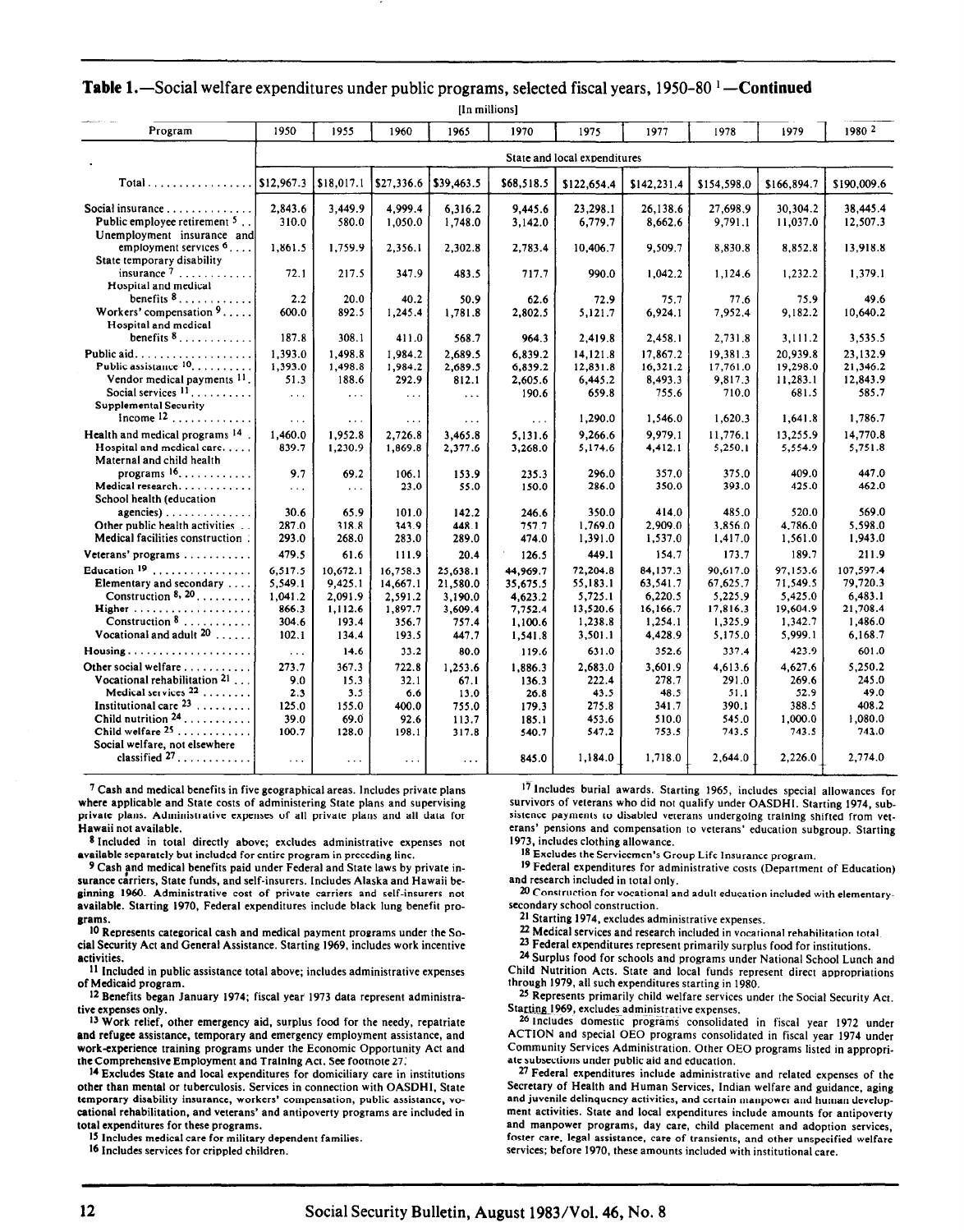### Social Welfare Expenditures Since 1950

Chart 1 compares the proportion of social welfare spending devoted to each program category in 1980 with corresponding distributions for previous years. Since 1950, social insurance programs have assumed an increasing importance in the distribution while "veterans' programs" have accounted for a steadily declining share. Education expenditures have consistently accounted for 25-35 percent of social welfare spending over this 30-year period. The proportion spent for the category of "health and medical programs" has de-

clined over the years, mainly because the large Medicare and Medicaid programs are included in social insurance and public aid, respectively.

Total social welfare expenditures increased 70 percent between 1975 and 1980 (table 2), but the extremely high rate of inflation prevailing then exaggerated both the amount and the rate of growth over previous years. In real terms, the 5-year increase was only 19 percent. In addition, constant-dollar figures remained virtually the same between 1978 and 1979, a fact unique in the history of the series.

Table 2.—Total and per capita social welfare expenditures under public programs in current and constant (1980) dollars, selected fiscal years, 1950-80

|               |                                       | Total expenditures             |                          |                      |                                                | Per capita expenditures for- |                  |                            |                                                |  |  |  |
|---------------|---------------------------------------|--------------------------------|--------------------------|----------------------|------------------------------------------------|------------------------------|------------------|----------------------------|------------------------------------------------|--|--|--|
| Fiscal year   | Amount<br>in<br>millions <sup>1</sup> | Per<br>capita <sup>2</sup>     | Social<br>insurance      | Public<br>aid        | Health and<br>medical<br>programs              | Veterans'<br>programs        | Education        | Other<br>social<br>welfare | All health and<br>medical<br>care <sup>3</sup> |  |  |  |
|               |                                       |                                |                          |                      | Current dollars                                |                              |                  |                            |                                                |  |  |  |
| 1950.         | \$23,420.8                            | \$152.56                       | \$32.19                  | \$16.26              | \$13.44                                        | \$44.18                      | \$43.47          | \$2.92                     | \$19.97                                        |  |  |  |
| 1955          | 32,511.8                              | 194.66                         | 58.71                    | 17.98                | 18.58                                          | 28.46                        | 66.68            | 3.71                       | 26.47                                          |  |  |  |
| 1960          | 52,106.3                              | 285.42                         | 105.35                   | 22.46                | 24.45                                          | 29.52                        | 96.43            | 6.24                       | 35.03                                          |  |  |  |
| 1965          | 76,928.6                              | 391.15                         | 142.29                   | 31.95                | 31.76                                          | 30.30                        | 142.73           | 10.50                      | 48.48                                          |  |  |  |
| 1970.<br>1975 | 145,483.9<br>289.369.2                | 698.90<br>1,326.20             | 261.75<br>561.34         | 79.26<br>189.32      | 46.88<br>81.52                                 | 43.16<br>77.32               | 244.56<br>370.32 | 19.93<br>31.84             | 121.32<br>239.91                               |  |  |  |
| 1977.         | 359,753.6                             | 1,616.19                       | 719.83                   | 239.30               | 90.43                                          | 84.71                        | 421.59           | 40.75                      | 302.87                                         |  |  |  |
| 1978          | 393,705.6                             | 1,750.31                       | 774.59                   | 264.05               | 103.31                                         | 87.04                        | 451.14           | 46.96                      | 343.37                                         |  |  |  |
| 1979          | 429,678.5                             | 1,889.58                       | 850.48                   | 281.25               | 111.65                                         | 89.83                        | 480.29           | 48.71                      | 383.53                                         |  |  |  |
| 1980          | 492,231.7                             | 2.140.08                       | 994.15                   | 314.71               | 122.25                                         | 92.50                        | 524.10           | 61.02                      | 437.81                                         |  |  |  |
|               |                                       |                                |                          |                      | Percentage increase from selected year to 1980 |                              |                  |                            |                                                |  |  |  |
|               |                                       |                                |                          |                      |                                                | 109                          |                  | 1.990                      | 2,092                                          |  |  |  |
| 1950.<br>1955 | 2,002<br>1,414                        | 1,303<br>999                   | 2,988<br>1,593           | 1,835<br>1,650       | 810<br>558                                     | 225                          | 1,106<br>686     | 1,545                      | 1,554                                          |  |  |  |
| $1960$        | 845                                   | 650                            | 844                      | 1,301                | 400                                            | 213                          | 444              | 878                        | 1,150                                          |  |  |  |
| 1965.         | 540                                   | 447                            | 599                      | 885                  | 285                                            | 205                          | 267              | 481                        | 803                                            |  |  |  |
| $1970.$       | 238                                   | 206                            | 280                      | 297                  | 161                                            | 114                          | 114              | 206                        | 261                                            |  |  |  |
| 1975          | 70                                    | 61                             | 77                       | 66                   | 50                                             | 20                           | 42               | 92                         | 82                                             |  |  |  |
| 1977          | 37                                    | 32                             | 38                       | 32                   | 35                                             | 9                            | 24               | 50                         | 45                                             |  |  |  |
| 1978<br>1979  | 25<br>15                              | 22<br>13                       | 28<br>17                 | 19<br>12             | 18<br>9                                        | 6<br>$\overline{\mathbf{3}}$ | 16<br>9          | 30<br>25                   | 28<br>14                                       |  |  |  |
|               |                                       |                                |                          |                      |                                                |                              |                  |                            |                                                |  |  |  |
|               |                                       |                                |                          |                      | Constant (1980) dollars                        |                              |                  |                            |                                                |  |  |  |
| 1950.         | \$73.650.3                            | \$479.75                       | \$101.23                 | \$51.13              | \$42.26                                        | \$138.93                     | \$136.70         | \$9.18                     | \$62.80                                        |  |  |  |
| 1955          | 90,562.1                              | 542.23                         | 163.54                   | 50.08                | 51.75                                          | 79.28                        | 185.74           | 10.33                      | 73.73                                          |  |  |  |
| $1960$        | 129,940.9                             | 711.77                         | 262.72                   | 56.01                | 60.97                                          | 73.62                        | 240.47           | 15.56                      | 87.36                                          |  |  |  |
| 1965<br>1970. | 178,488.6<br>281,945.5                | 907.54<br>1,354.46             | 330.14<br>507.27         | 74.13<br>153.60      | 73.69<br>90.85                                 | 70.30<br>83.64               | 331.16<br>473.95 | 24.36<br>38.62             | 112.48<br>235.12                               |  |  |  |
|               | 413,976.0                             | 1,897.28                       | 803.06                   | 270.84               | 116.62                                         | 110.62                       | 529.79           | 45.55                      | 343.22                                         |  |  |  |
| 1977.         | 463,003.4                             | 2,080.95                       | 926.42                   | 307.98               | 116.38                                         | 109.02                       | 542.59           | 52.45                      | 389.79                                         |  |  |  |
| 1978          | 473,203.8                             | 2,103.74                       | 931.00                   | 317.37               | 124.17                                         | 104.62                       | 542.24           | 56.44                      | 412.70                                         |  |  |  |
| 1979.         | 473,735.9                             | 2,083.33                       | 937.68                   | 310.09               | 123.10                                         | 99.04                        | 529.54           | 53.70                      | 422.86                                         |  |  |  |
| $1980$        | 492,231.7                             | 2,140.08                       | 994.15                   | 314.71               | 122.25                                         | 92.50                        | 524.10           | 61.02                      | 437.81                                         |  |  |  |
|               |                                       |                                |                          |                      | Percentage increase from selected year to 1980 |                              |                  |                            |                                                |  |  |  |
| 1950.         | 568                                   | 346                            | 882                      | 516                  | 189                                            | $-33$                        | 283              | 565                        | 597                                            |  |  |  |
| 1955          | 444                                   | 295                            | 508                      | 528                  | 136                                            | 17                           | 182              | 491                        | 494                                            |  |  |  |
| 1960.         | 279                                   | 201                            | 278                      | 462                  | 101                                            | 26                           | 118              | 292                        | 401                                            |  |  |  |
| 1965          | 176                                   | 136                            | 201                      | 325                  | 66                                             | 32                           | 58               | 150                        | 289                                            |  |  |  |
| 1970.         | 75                                    | 58                             | 96                       | 105                  | 35                                             | 11                           | 11               | 58                         | 86                                             |  |  |  |
| 1975<br>1977. | 19                                    | 13                             | 24<br>$\overline{7}$     | 16<br>$\overline{2}$ | 5<br>5                                         | $-16$<br>$-15$               | $-1$<br>$-3$     | 34<br>16                   | 28<br>12                                       |  |  |  |
| 1978          | 6<br>4                                | $\mathbf{3}$<br>$\overline{c}$ | $\overline{\phantom{a}}$ | $-1$                 | $-2$                                           | $-12$                        | $-3$             | 8                          | 6                                              |  |  |  |
| 1979          | 4                                     | $\overline{3}$                 | 6                        | $\mathbf{1}$         | $-1$                                           | $-7$                         | $-1$             | 14                         | 4                                              |  |  |  |
|               |                                       |                                |                          |                      |                                                |                              |                  |                            |                                                |  |  |  |

<sup>1</sup> Excludes expenditures within foreign countries for OASDHI and Civil **nection with social insurance**, public aid, veterans', and vocational rehabilita-<br>rvice retirement benefits, veterans' programs, and education. See Service retirement benefits, veterans' programs, and education. See table 1 for data including foreign payments.

<sup>2</sup> Includes housing, not shown separately here.

3 Combines "health and medical care" with medical services provided in con-

Source: Constant-dollar expenditures based on implicit price deflators for personal consumption expenditures. prepared by the Bureau of .Economic Analysis, Department of Commerce.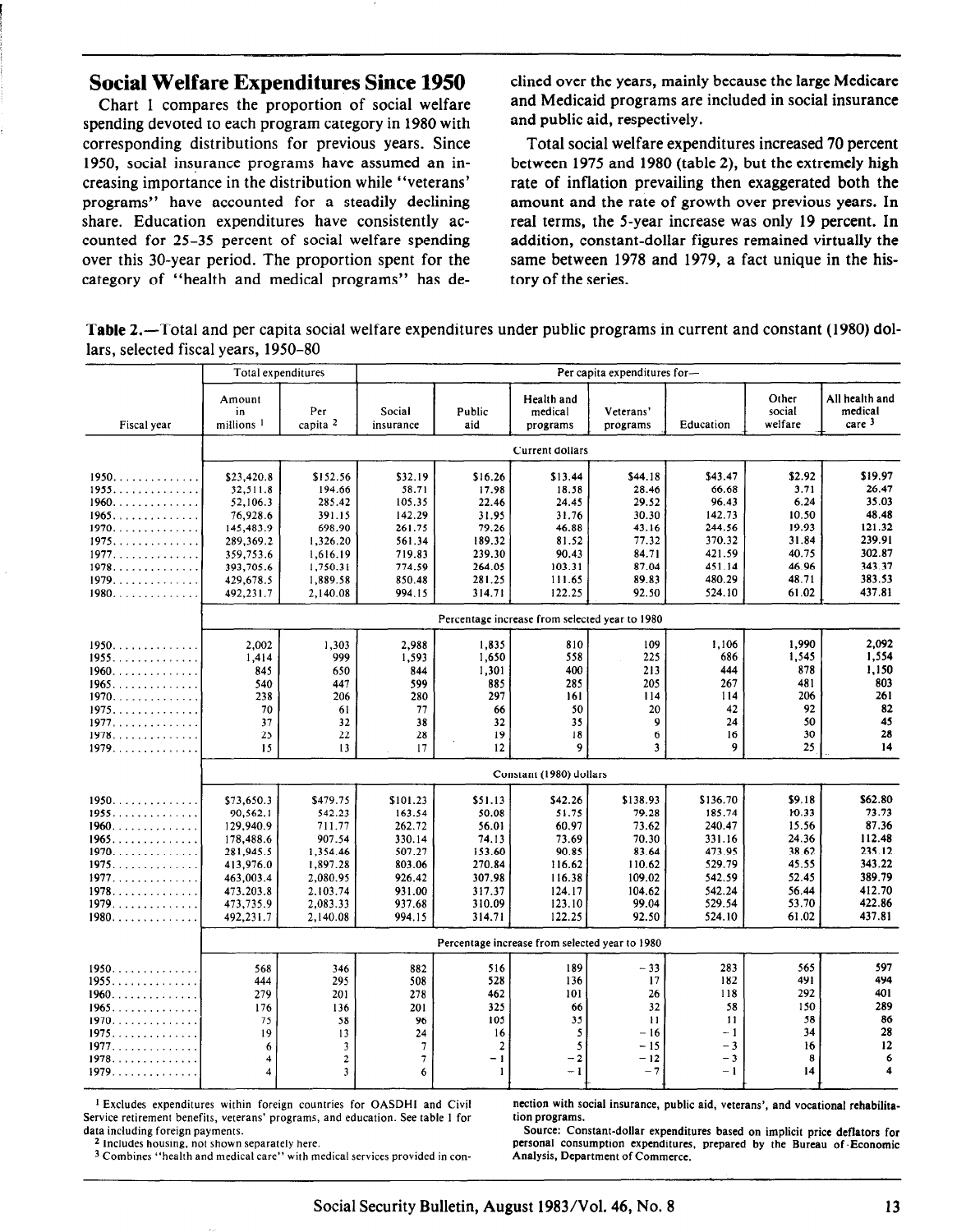Chart 1. - Percentage distribution of social welfare expenditures under public programs, selected fiscal years, 1950-80

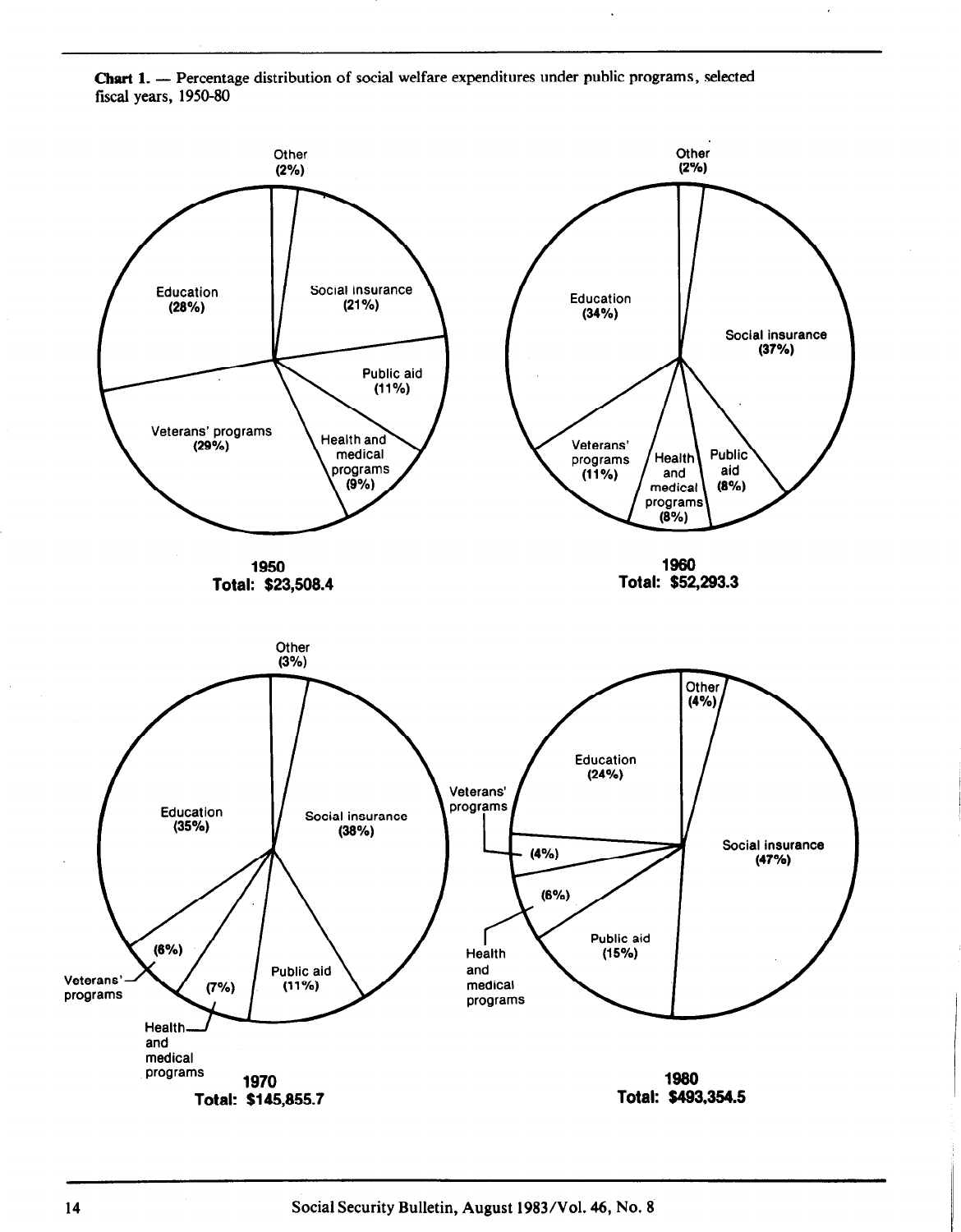Per capita expenditures in constant dollars also spending reached 19.3 percent of the total output of leveled off, decreasing slightly between 1978 and 1979, spoods and services. This development is displayed in leveled off, decreasing slightly between 1978 and 1979, goods and services. This development is displayed in and increasing by only 3 percent in 1980. By program chart 2. From 1977 through 1979, the proportion fell category, "other social welfare" showed the largest steadily to 17.8 percent of GNP before reversing itself in category, "other social welfare" showed the largest steadily to 17.8 percent of GNP before reversing itself in constant-dollar increase in per capita expenditures—14 1980 when it rose to 18.7 percent. This pattern was seen constant-dollar increase in per capita expenditures—14 1980 when it rose to 18.7 percent. This pattern was seen<br>percent. Half of that increase was attributable to bene-<br>at both the Federal and the State and local levels (t fits paid under the new Low-Income Energy Assistance 3).<br>Program. Changes in other programs ranged from a 6-Program. Changes in other programs ranged from a 6-<br>
percent increase for social insurance to a 7-percent de-<br>
approximately the same rate as total government percent increase for social insurance to a 7-percent de-<br>crease for veterans' programs.<br>expenditures since 1975. Therefore, social welfare as a

Social welfare expenditures as a percentage of GNP proportion of all government spending has varied less increased from 1950 through 1976, when social welfare than 3 percentage points during that time. Table 4

at both the Federal and the State and local levels (table

ease for veterans' programs.<br>
Social welfare expenditures as a percentage of GNP boroportion of all government spending has varied less than 3 percentage points during that time. Table 4

Table 3.-Social welfare expenditures under public programs as percent of gross national product, selected fiscal years, 1950-80

|             |                                      |       |                |                              | Social welfare expenditures as percent of gross national product |                      |                |                                |           |                            |                                               |  |  |  |
|-------------|--------------------------------------|-------|----------------|------------------------------|------------------------------------------------------------------|----------------------|----------------|--------------------------------|-----------|----------------------------|-----------------------------------------------|--|--|--|
|             |                                      |       |                |                              |                                                                  | Program category     |                |                                |           |                            |                                               |  |  |  |
|             | Gross                                |       | All programs 2 |                              |                                                                  |                      | Health         |                                |           | Other<br>social<br>welfare |                                               |  |  |  |
| Fiscal year | national<br>product<br>(in billions) | Total | Federal        | <b>State</b><br>and<br>local | Social<br>insurance                                              | <b>Public</b><br>aid | and<br>medical | Veterans'<br>programs programs | Education |                            | All health and<br>l medical care <sup>3</sup> |  |  |  |
|             | \$286.5                              | 8.2   | 3.7            | 4.5                          | 1.7                                                              | 0.9                  | 0.7            | 2.4                            | 2.3       | 0.1                        | 1.1                                           |  |  |  |
|             | 400.0                                | 8.2   | 3.6            | 4.5                          | 2.4                                                              | .8                   | .8             | 1.2                            | 2.8       | .2                         | 1.2                                           |  |  |  |
| 1960        | 506.5                                | 10.3  | 4.9            | 5.4                          | 3.8                                                              | .8                   | .9             | 1.1                            | 3.5       | .2                         | 1.3                                           |  |  |  |
|             | 691.1                                | 11.2  | 5.5            | 5.7                          | 4.1                                                              | .9                   | .9             | .9                             | 4.1       | .3                         | 1.4                                           |  |  |  |
|             | 992.7                                | 14.7  | 7.8            | 6.9                          | 5.5                                                              | 1.7                  | 1.0            | .9                             | 5.1       | .4                         | 2.6                                           |  |  |  |
|             | 1,549.2                              | 18.7  | 10.8           | 7.9                          | 7.9                                                              | 2.7                  | 1.2            | 1.1                            | 5.2       | .4                         | 3.4                                           |  |  |  |
|             | 1.718.0                              | 19.3  | 11.5           | 7.9                          | 8.5                                                              | 2.8                  | 1.1            | 1.1                            | 5.1       | .5                         | 3.4                                           |  |  |  |
|             | 1,918.3                              | 18.8  | 11.4           | 7.4                          | 8.4                                                              | 2.8                  | 1.0            | 1.0                            | 4.9       | .5                         | 3.5                                           |  |  |  |
|             | 2,163.9                              | 18.2  | 11.1           | 7.1                          | 8.1                                                              | 2.7                  | 1.1            | .9                             | 4.7       | .5                         | 3.6                                           |  |  |  |
|             | 2.417.8                              | 17.8  | 10.9           | 6.9                          | 8.0                                                              | 2.6                  | 1.0            | .9                             | 4.5       | .5                         | 3.6                                           |  |  |  |
| 1980 4      | 2,633.1                              | 18.7  | 11.5           | 7.2                          | 8.7                                                              | 2.8                  | 1.1            | .8                             | 4.6       | .5                         | 3.8                                           |  |  |  |

I Revised 1980 by the Bureau of Economic Analysis, Department of Com-

in connection with social insurance, public aid, veterans, and "other social welfare" programs. 4 Preliminary.

merce. 2 Includes housing, not shown separately here.

3 Combines "health and medical programs" with medical services provided

Table 4.-Social welfare expenditures from public funds <sup>1</sup> as a percent of government expenditures for all purposes, by type of fund, selected fiscal years, 1950-80

| Type of fund                                                                                       | 1950        | 1955        | 1960        | 1965        | 1970        | 1975        | 1977        | 1978        | 1979        | 1980 2      |
|----------------------------------------------------------------------------------------------------|-------------|-------------|-------------|-------------|-------------|-------------|-------------|-------------|-------------|-------------|
| All social welfare expenditures, public funds:<br>Total, as percent of all government expend-      |             |             |             |             |             |             |             |             |             |             |
|                                                                                                    | 37.4        | 32.7        | 38.4        | 42.2        | 48.2        | 57.3        | 59.1        | 58.4        | 57.8        | 57.5        |
| Federal as percent of all Federal Govern-<br>ment expenditures $\dots\dots\dots\dots\dots\dots$    | 26.2        | 22.3        | 28.1        | 32.6        | 40.1        | 53.8        | 56.2        | 55.3        | 54.9        | 54.4        |
| State and local as percent of all State and lo-<br>cal government expenditures $3, \ldots, \ldots$ | 59.2        | 55.3        | 60.1        | 60.4        | 64.0        | 63.5        | 64.5        | 64.7        | 63.8        | 64.1        |
| Social welfare trust fund expenditures:                                                            |             |             |             |             |             |             |             |             |             |             |
| Total, as percent of all government expend-                                                        | 6.8         | 9.1         | 13.2        | 14.3        | 17.0        | 22.4        | 24.1        | 24.0        | 24.3        | 24.8        |
| Federal, as percent of all Federal Govern-                                                         |             |             |             |             |             |             |             |             |             |             |
| ment expenditures<br>State and local, as percent of all State and                                  | 4.5         | 9.1         | 15.2        | 17.7        | 22.0        | 29.1        | 31.2        | 31.1        | 31.4        | 31.3        |
| local government expenditures $3, \ldots,$                                                         | 11.2        | 8.9         | 9.1         | 7.8         | 7.1         | 11.0        | 10.2        | 9.8         | 9.7         | 11.2        |
| Social welfare non-trust fund expenditures:<br>Total, as percent of all government expendi-        |             |             |             |             |             |             |             |             |             |             |
| Federal, as percent of all Federal Govern-<br>ment expenditures for-                               | 30.6        | 23.8        | 25.2        | 27.8        | 31.3        | 34.9        | 35.0        | 34.4        | 33.5        | 32.7        |
|                                                                                                    | 21.7        | 13.2        | 12.9        | 14.8        | 18.1        | 24.7        | 25.0        | 24.2        | 23.5        | 23.1        |
| State and local, as percent of all State and                                                       | 2.7         | 2.3         | 2.4         | 3.1         | 5.0         | 8.8         | 9.1         | 9.2         | 9.0         | 8.8         |
| local government expenditures: 3                                                                   |             |             |             |             |             |             |             |             |             |             |
|                                                                                                    | 48.1        | 47.5        | 51.1        | 52.6        | 56.9        | 52.8        | 54.3        | 54.9        | 54.0        | 52.8        |
| Education                                                                                          | 31.6<br>6.8 | 36.3<br>5.1 | 40.1<br>4.8 | 42.4<br>4.5 | 45.6<br>6.9 | 40.7<br>8.0 | 42.0<br>8.9 | 42.1<br>9.0 | 41.4<br>8.9 | 40.5<br>8.7 |

<sup>1</sup> Excluding that part of workers' compensation and temporary disability insurance payments made through private carriers and self-insurers.

2 Preliminary estimates.

3 From State and local sources, excluding Federal grants.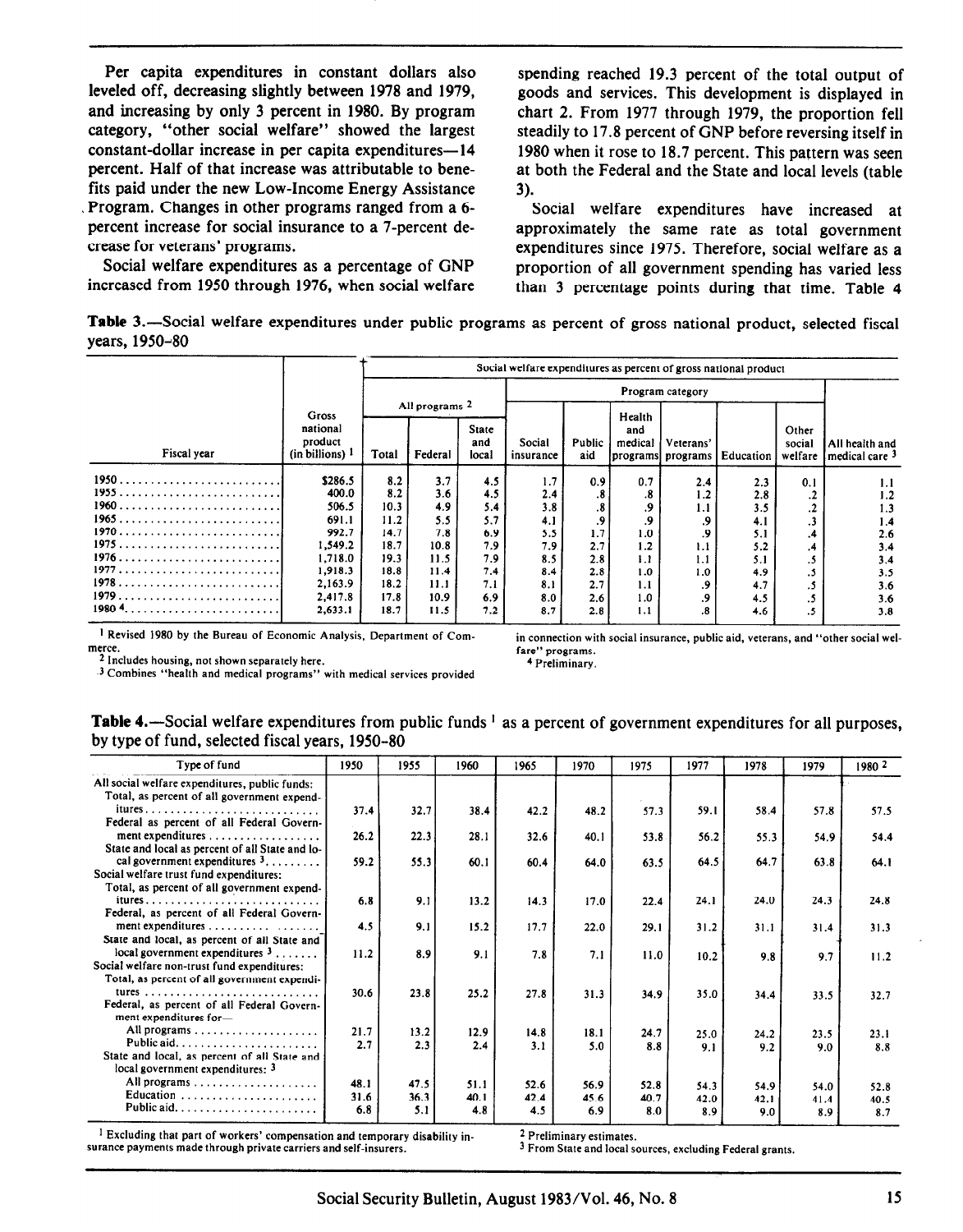

Chart 2. - Social welfare expenditures under public programs as a percent of the gross national product, selected fiscal years,  $1950-80$ <sup>1</sup>

Fiscal year

<sup>1</sup> Revised to conform to July 1980 revisions in GNP series by Bureau of Economic Analysis, U.S. Department of Commerce.

shows that, in 1980, it stood at 57.5 percent of the total, continuing a decline that began with the 1977 figure of 59.1 percent.

#### Sources of Funds

expenditures has increased from 44.8 percent of the to-<br>of all social welfare spending, as shown in the tabulatal in 1950 to  $61.5$  percent in 1980 (table 5). Veterans' tion on the next page. programs and housing have always been primarily<br> $\frac{1}{2}$ No attempt has been made to include revenue sharing funds in the next page. federally financed, while education has remained chiefly <sup>2 No attempt</sup> has been made to include revenue sharing funds in the<br><sup>2</sup> No attempt has been made to include revenues that the match of social welfare expenditures. a State and local responsibility. However, the Federal Government's share of financing has increased

dramatically in nearly all categories over this 30-year period.<sup>2</sup>

In addition to expenditures from general revenues, government social welfare spending includes outlays from trust funds, primarily from social insurance trust funds composed of specifically allocated contributions The Federal Government's share of social welfare from insured persons and their employers. In fiscal year 1980, trust fund expenditures accounted for 43 percent

> pear in the gross expenditures of the States and localities as they are spent for specific social welfare purposes.

Table 5.-Social welfare expenditures under public programs: Federal funds as a percent of total expenditures, selected fiscal years, 1950-80

| Program                                         | 1950  | 1955 | 1960 | 1965 | 1970 | 1975                                                                             | 1977 | 1978 | 1979 | 1980 |
|-------------------------------------------------|-------|------|------|------|------|----------------------------------------------------------------------------------|------|------|------|------|
|                                                 | 44.8  | 44.8 | 47.7 | 48.9 | 53.0 | 57.7                                                                             | 60.6 | 60.8 | 61.2 | 61.5 |
| Social insurance                                | 42.5  | 64.9 | 74.1 | 77.5 | 82.7 | 81.1                                                                             | 83.8 | 84.2 | 84.4 | 83.2 |
|                                                 | 44.2  | 50.1 | 51.6 | 57.2 | 58.5 | 65.8                                                                             | 66.5 | 67.4 | 67.3 | 68.0 |
| Health and medical programs                     | 29.2  | 37.1 | 38.9 | 44.5 | 48.2 | 47.9                                                                             | 50.4 | 49.3 | 47.8 | 47.5 |
| Veterans' programs                              | 93.0  | 98.7 | 98.0 | 99.7 | 98.6 | 97.4                                                                             | 99.2 | 99.1 | 99.1 | 99.0 |
|                                                 | 2.3   | 4.3  | 4.9  | 8.8  | 11.6 | 10.7                                                                             | 10.4 | 10.7 | 11.1 | 10.8 |
|                                                 | 100.0 | 83.7 | 81.2 | 74.9 | 82.9 | 80.1                                                                             | 91.9 | 93.5 | 93.2 | 91.7 |
| Other social welfare                            | 38.9  | 40.7 | 36.6 | 39.3 | 54.5 | 61.4                                                                             | 60.3 | 56.3 | 58.2 | 62.6 |
| All health and medical care $2, \ldots, \ldots$ | 44.4  | 44.1 | 45.6 | 48.5 | 65.4 | 65.1                                                                             | 68.8 | 68.3 | 68.1 | 69.0 |
| <sup>1</sup> Preliminary estimates.             |       |      |      |      |      | in connection with social insurance, public aid, and veterans', vocational reha- |      |      |      |      |

2 Combines "health and medical programs" with medical services provided bilitation, and antipoverty programs.